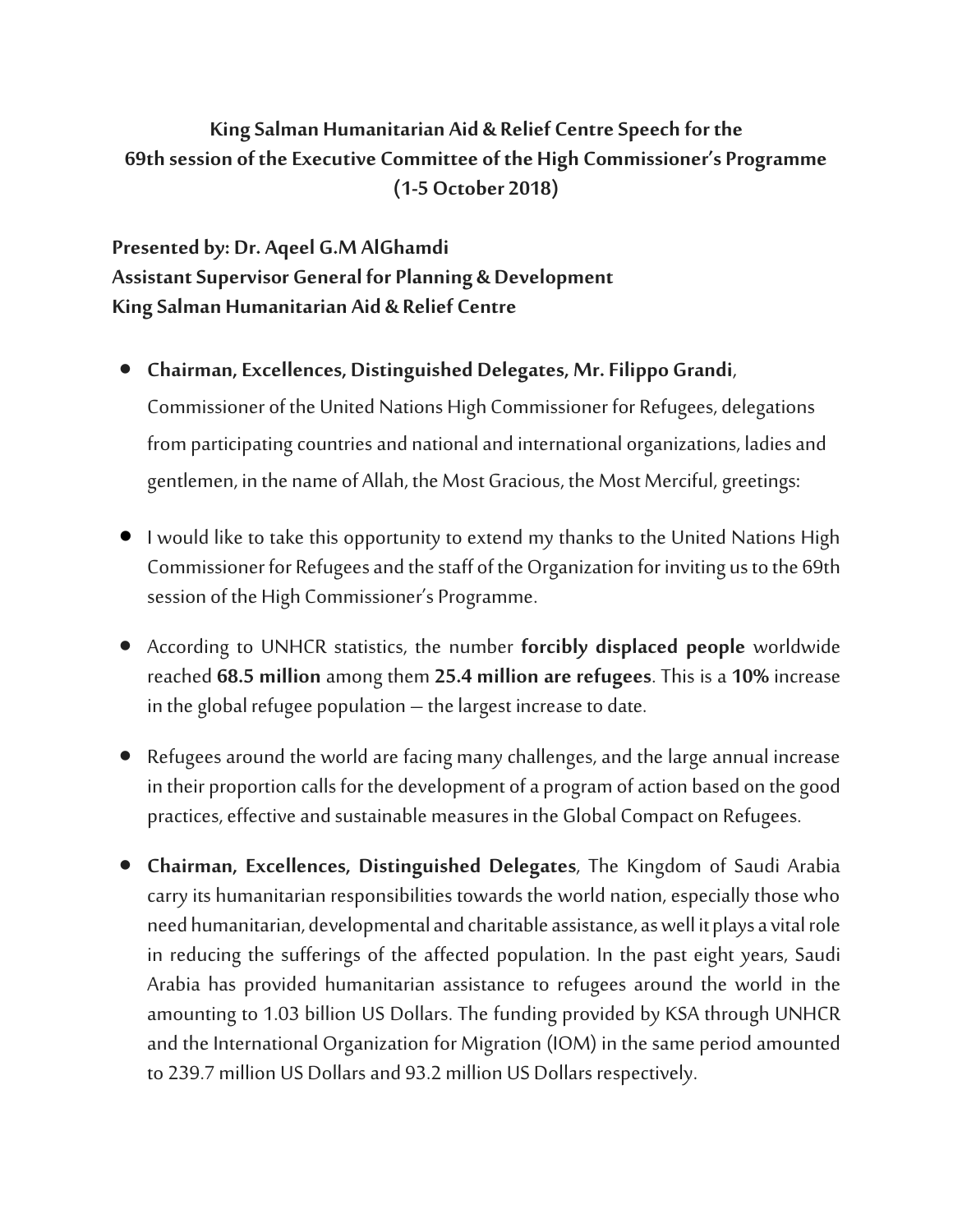- For example, Saudi Arabia has provided **Rohingya refugees in Bangladesh and Malaysia with 18.1 million US Dollars'** worth of humanitarian **for 13 projects**. In addition to this we funded IOM to provide assistance to the IDPs inside Myanmar. Syrian refugees in Jordan have received 178.3 million US Dollars in aid, 88.7 million US Dollars have gone to Syrian refugees in Turkey, 95.7million US Dollars to Syrian refugees in Lebanon and 219.6 million US Dollars in aid to Syrian refugees in many other countries, including Iraq and Egypt. **A total of 198 projects have been implemented** for the refugees in these countries. These amounts are in addition to the humanitarian and development assistance provided to Jordan, as a host country for many refugees, in the amount of **203.3 million US Dollars**.
- **Chairman**, Saudi Arabia has provided **500 million US Dollars** in funding through the United Nations for the Yemen Humanitarian Response Plan 2018. Of this amount, 31 million US Dollars was allocated to UNHCR, and 23.3 million US Dollars to IOM to provide humanitarian assistance to Yemeni refugees and IDPs.The total humanitarian and development assistance provided by the Kingdom of Saudi Arabia to the Yemen from 2015 to date reached **11.18 billion dollars**.
- As for Palestine, the Kingdom of Saudi Arabia was and still among the biggest donors. From the year 2000 to date we have provided humanitarian, developmental and charitable assistance worth 5.55 billion dollars.
- In Somalia, Saudi Arabia has provided **177.3 million US Dollars** in humanitarian and development assistance**for 29 projects**. We have also funded UNHCR and IOM with 10 million US Dollars for a project to repatriate Somali refugees from Yemen and help them to stabilize and resettle upon their return.
- Saudi Arabia has committed **10.0 million dollars** for humanitarian and relief projects in **Nigeria**. Currently, the work is going on to implement projects for the IDPs in the affected areas.
- **Chairman, in Pakistan,** Saudi Arabia has funded humanitarian and development **85 projects** from 2005 to 2018 worth **107.3 million dollars** for the Internally Displaced People (IDPs) affected by floods and earthquake.